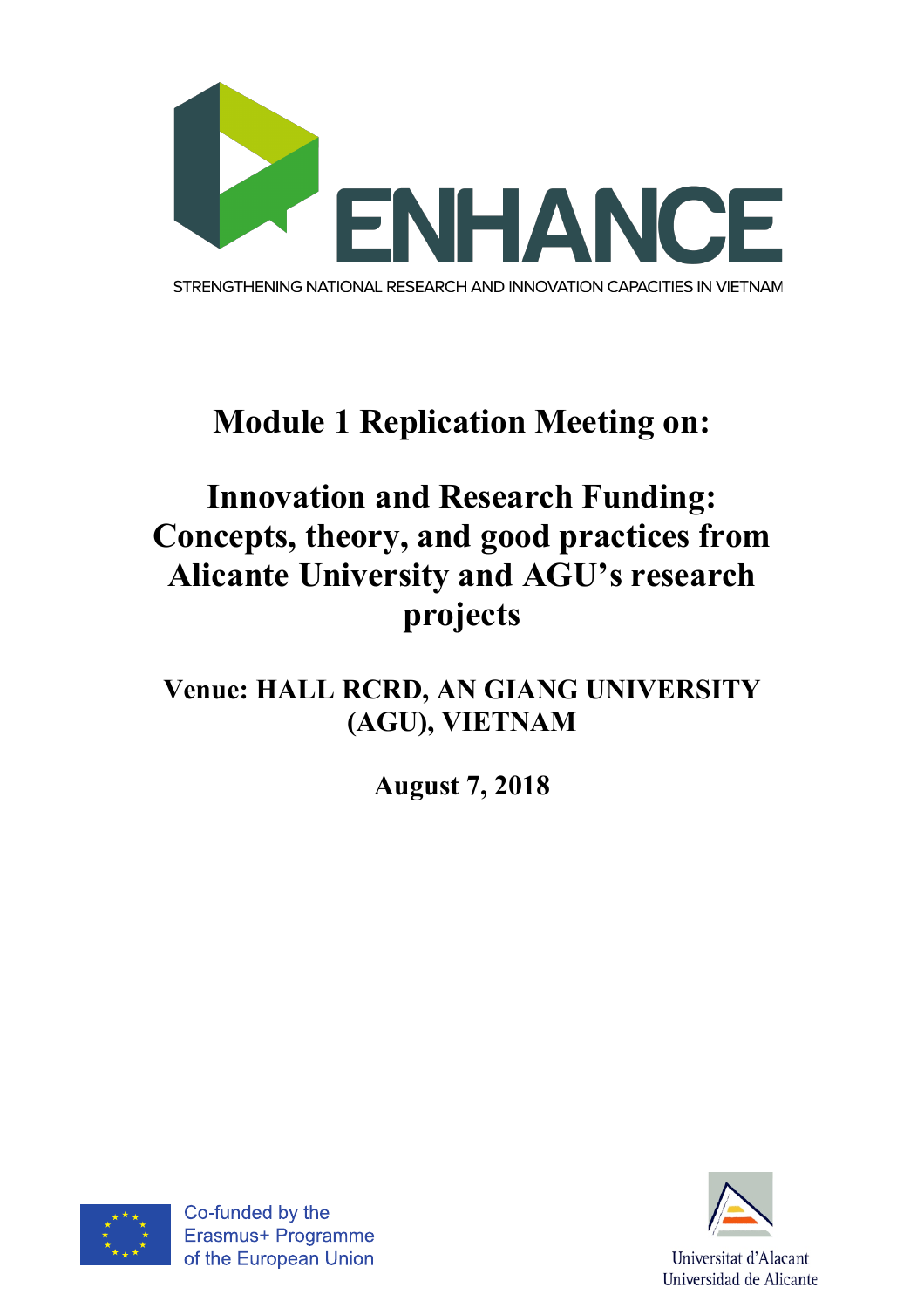

#### **Project Acronym**: ENHANCE **Project Title:** strEngthening National researcH And iNnovation Capacities in viEtnam **Contract Number**: 2015-3574/001-001 **Project Reference Number**: 561749-EPP-1-2015-1-ES-EPPKA2-CBHE-SP

### **Venue**: **HALL RCRD, AN GIANG UNIVERSITY (AGU), VIETNAM**

| <b>Expected</b> | After this workshop, participants shall be able: |
|-----------------|--------------------------------------------------|
| results         |                                                  |

1. In order to spread out the spirit of ENHANCE, AGU will hold 6 training replications to all stakeholders to AGU ENHANCE. Each of these will present both theory and practices from the world and Vietnam as well.

Module 1 will cover Introduction to Research & Innovation with sub-topics:

- ü *Spin-off/Start-up*
- ü *Commercialization*
- ü *Technology Transfer*
- ü *University-Industry Collaboration*

After the training, participants should be able to:

1. To get general information about:

- ü *Spin-off/Start-up*
- ü *Commercialization*
- ü *Technology Transfer*
- ü *University-Industry Collaboration*
- ü *Social innovation and Research Evaluation*